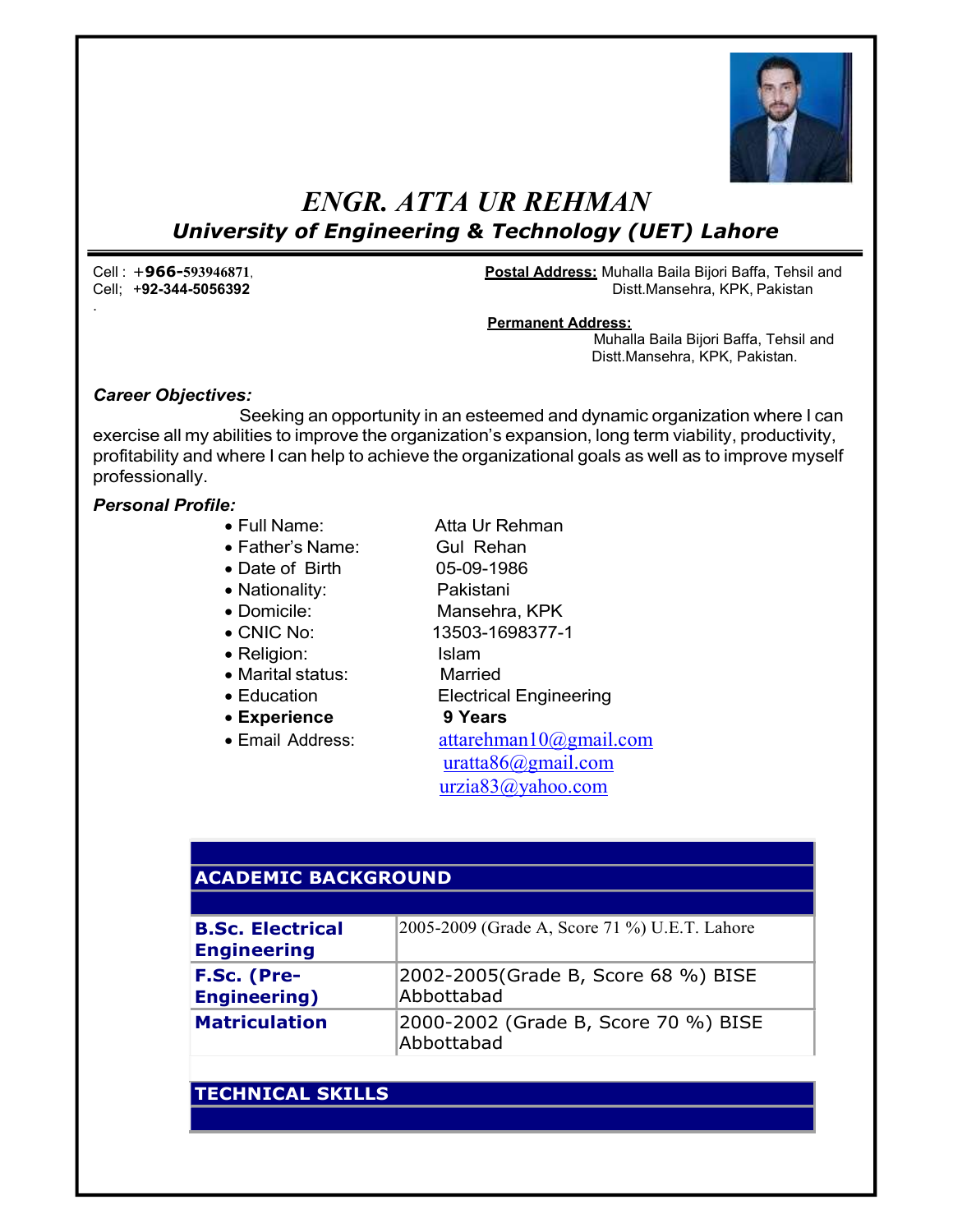| <b>Computer Skills</b><br>Software's               | Microsoft Windows, Microsoft Office, Microsoft<br>excel, Microsoft word, Power point etc Matlab,<br>Protious, Electronic<br>Workbench, Etap, Dialux, Autocad, Revit                                                                                                                  |
|----------------------------------------------------|--------------------------------------------------------------------------------------------------------------------------------------------------------------------------------------------------------------------------------------------------------------------------------------|
| PROFESSIONAL EXPERIENCE                            |                                                                                                                                                                                                                                                                                      |
| <b>As a Design</b><br><b>Engineer (Electrical)</b> | JOB IN SAUDI BIN LADEN COMPANY<br>(OCT 2014 To DATE)                                                                                                                                                                                                                                 |
|                                                    | Working closely with Electrical engineers, Civil<br>engineers, architects, engineering technicians<br>and IT staff to ensure projects are delivered<br>on time and within budget. Responsible for<br>estimating material, construction, and labour<br>costs, and project timescales. |
|                                                    | <b>Responsibilities:</b>                                                                                                                                                                                                                                                             |
|                                                    | $\triangleright$ Design & Installation of HV Distribution<br>Boards, UPS, CHILLER, ATS PANELS.<br>$\triangleright$ Design & Installation of AC Generator<br>> Design & Installation of structured<br>cabling, fire alarm, CCTV<br>camera, lighting, Earthing.                        |
|                                                    | $\triangleright$ Preparation of Electrical procedures for<br>installation test & commissioning<br>$\triangleright$ Site management.                                                                                                                                                  |
| <b>As a Technical</b>                              | <b>JOB IN PAKISTAN RAILWAY</b>                                                                                                                                                                                                                                                       |
| incharge Services                                  | (July 2014 To Sep. 2014)                                                                                                                                                                                                                                                             |
|                                                    | Worked closely with civil engineers, architects,<br>engineering technicians and IT staff to ensure<br>projects are delivered on time and within<br>budget. Responsible for estimating material,<br>construction, and labour costs, and project<br>timescales.                        |
|                                                    | <b>Responsibilities:</b>                                                                                                                                                                                                                                                             |
|                                                    | $\triangleright$ Installation of HV Distributtion<br>Boards, UPS, CHILLER, ATS PANELS.<br>$\triangleright$ Installation of AC Generator                                                                                                                                              |
|                                                    | $\triangleright$ Installation of High voltage Transformer,<br>Lt/Ht poles, conductors.                                                                                                                                                                                               |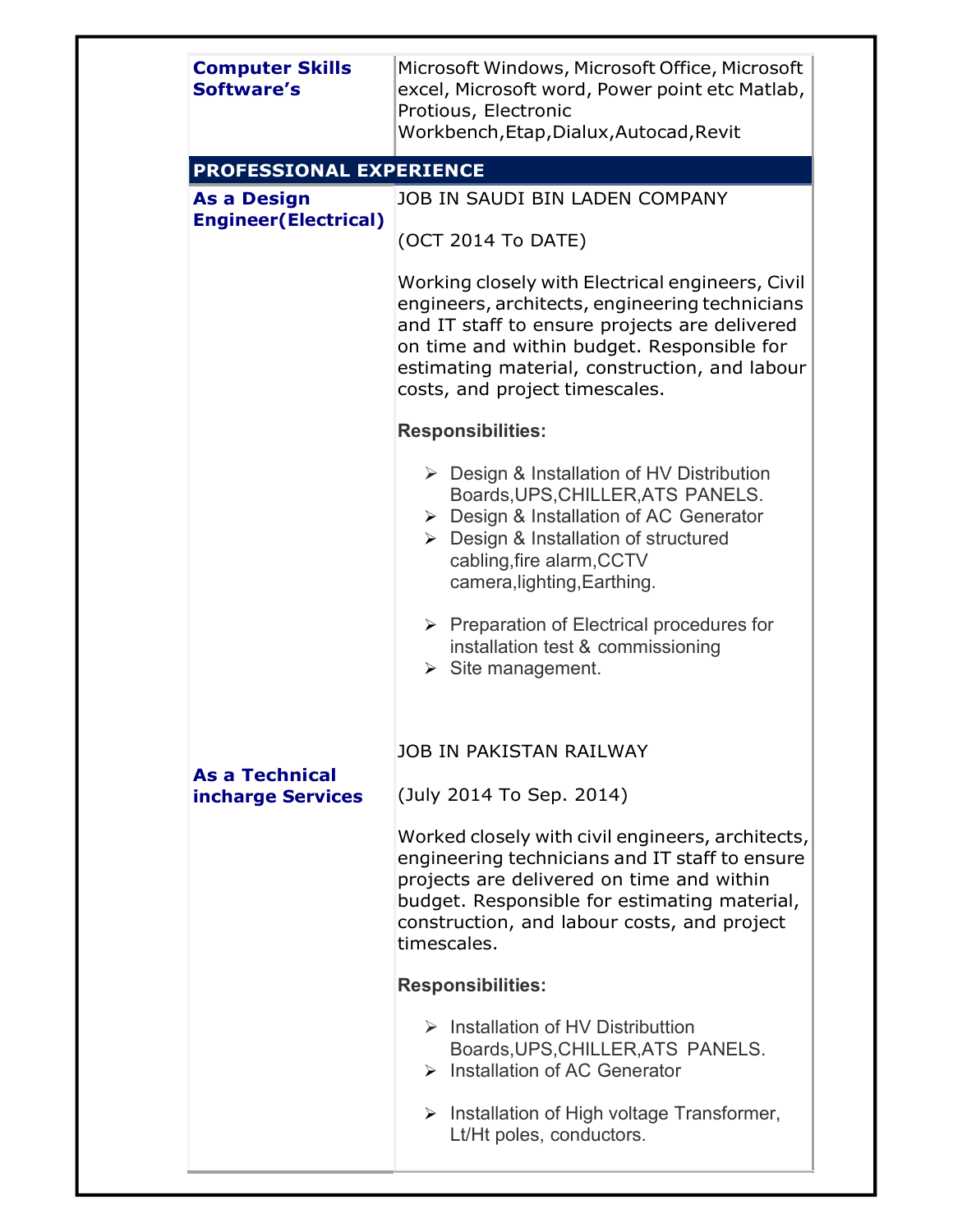| Job in PHILIPS Islamabad<br><b>As an Electrical</b><br><b>Engineer</b><br>(Jan 2013 To Nov. 2013)<br><b>Responsibilities:</b><br>$\triangleright$ Installation of HV Distributtion<br>Boards, UPS, CHILLER, ATS PANELS.<br>$\triangleright$ Installation of AC Generator<br>Job in Rehabilitation of HT/LT line in South<br><b>As a SiteEngineer</b><br>Waziristan under Frontier Works<br>(Electrical)<br>Organization<br>(Jan. 2012 to Dec. 2012)<br><b>Responsibilities:</b><br>$\triangleright$ Installation of High voltage Transformer,<br>Lt/Ht poles, conductors.<br>$\triangleright$ Preparation of Electrical procedures for<br>installation test & commissioning<br>job in DIN SONS CONSTRUCTION COMPANY<br>under supervision of CDM Consultant Islamabad<br><b>As an Electrical</b><br><b>Engineer</b><br>(Apr. 2011 to Dec. 2011)<br>Worked closely with civil engineers, architects,<br>engineering technicians and IT staff to ensure<br>projects are delivered on time and within<br>budget. Responsible for estimating material,<br>construction, and labour costs, and project<br>timescales.<br><b>Responsibilities:</b> | $\triangleright$ Preparation of Electrical procedures for<br>installation test & commissioning |  |
|---------------------------------------------------------------------------------------------------------------------------------------------------------------------------------------------------------------------------------------------------------------------------------------------------------------------------------------------------------------------------------------------------------------------------------------------------------------------------------------------------------------------------------------------------------------------------------------------------------------------------------------------------------------------------------------------------------------------------------------------------------------------------------------------------------------------------------------------------------------------------------------------------------------------------------------------------------------------------------------------------------------------------------------------------------------------------------------------------------------------------------------------|------------------------------------------------------------------------------------------------|--|
|                                                                                                                                                                                                                                                                                                                                                                                                                                                                                                                                                                                                                                                                                                                                                                                                                                                                                                                                                                                                                                                                                                                                             |                                                                                                |  |
|                                                                                                                                                                                                                                                                                                                                                                                                                                                                                                                                                                                                                                                                                                                                                                                                                                                                                                                                                                                                                                                                                                                                             |                                                                                                |  |
|                                                                                                                                                                                                                                                                                                                                                                                                                                                                                                                                                                                                                                                                                                                                                                                                                                                                                                                                                                                                                                                                                                                                             |                                                                                                |  |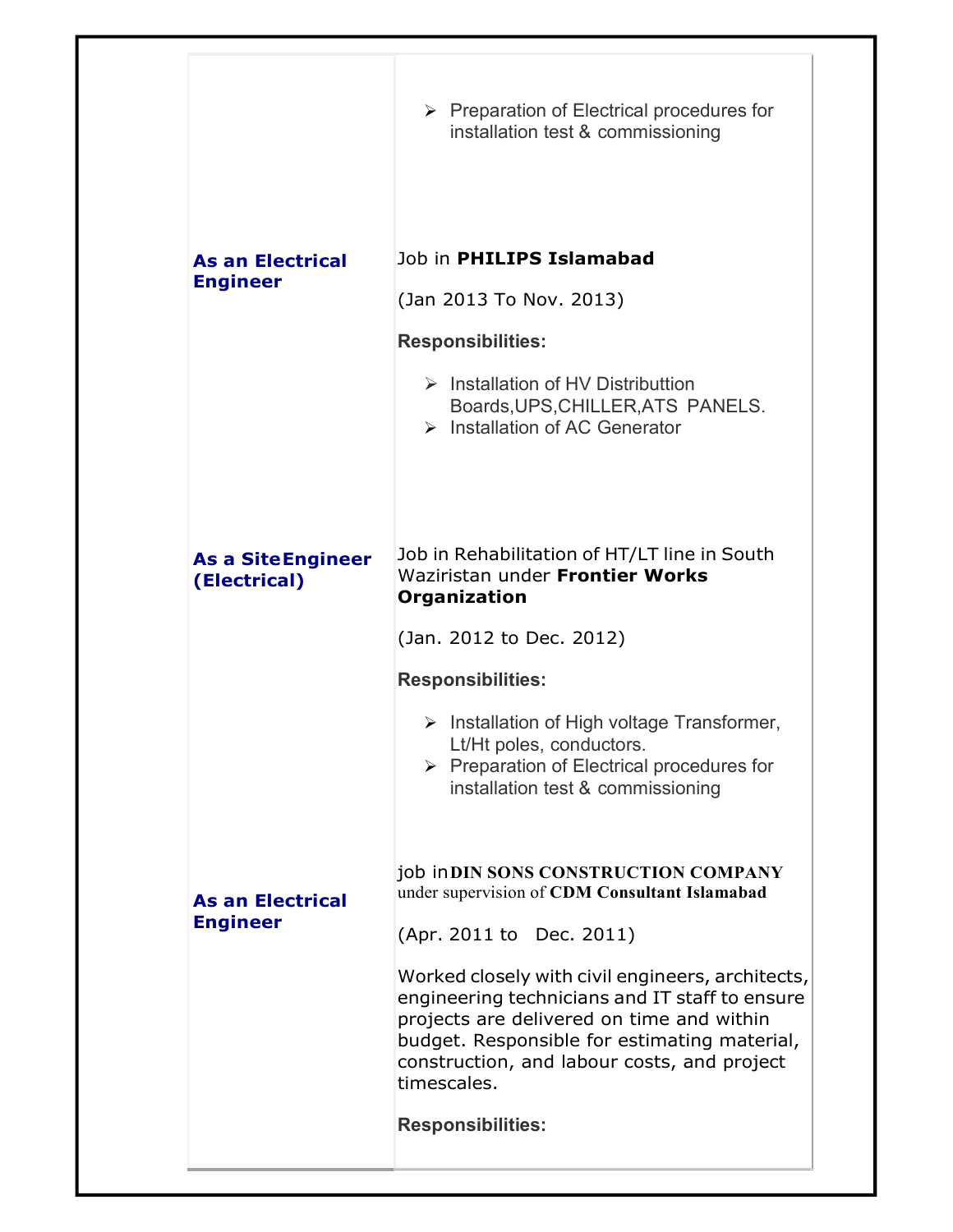|                                        | $\triangleright$ Preparation of Electrical procedures for<br>installation test & commissioning.<br>$\triangleright$ Reading electrical design specifications<br>and technical drawings.<br>$\triangleright$ Organizing routine servicing schedules.<br>$\triangleright$ Making sure all electrical engineering<br>projects are fit for purpose.<br>$\triangleright$ Liaising with and monitoring third party<br>contractors.<br>$\triangleright$ Attending meetings, writing reports and<br>giving presentations to managers and<br>$\triangleright$ clients.                                            |
|----------------------------------------|----------------------------------------------------------------------------------------------------------------------------------------------------------------------------------------------------------------------------------------------------------------------------------------------------------------------------------------------------------------------------------------------------------------------------------------------------------------------------------------------------------------------------------------------------------------------------------------------------------|
|                                        | <b>KEY SKILLS AND COMPETENCIES</b>                                                                                                                                                                                                                                                                                                                                                                                                                                                                                                                                                                       |
|                                        | $\triangleright$ Ability to prepare Operation &<br>Maintenance Manuals.<br>$\triangleright$ Able to assist or instruct electricians and<br>wiremen.<br>$\triangleright$ Strong decision-making skills and the<br>ability to prioritize and plan effectively.<br>$\triangleright$ Methodical approach to all tasks.<br>$\triangleright$ Knowledge of Building Services<br>$\triangleright$ Ability and also willingness to work in all<br>weather conditions.<br>$\triangleright$ Checking drawings for accuracy and<br>errors<br>$\triangleright$ Excellent customer facing and<br>communication skills. |
|                                        | Job in Ministry of Water and Power                                                                                                                                                                                                                                                                                                                                                                                                                                                                                                                                                                       |
|                                        | <b>Islamabad</b>                                                                                                                                                                                                                                                                                                                                                                                                                                                                                                                                                                                         |
| <b>As a Trainee</b><br><b>Engineer</b> | (April 2010 to March 2011)                                                                                                                                                                                                                                                                                                                                                                                                                                                                                                                                                                               |
| <b>PROJECTS</b>                        |                                                                                                                                                                                                                                                                                                                                                                                                                                                                                                                                                                                                          |
|                                        |                                                                                                                                                                                                                                                                                                                                                                                                                                                                                                                                                                                                          |
| <b>Term Project</b>                    | Design of 0.5 kva single phase<br>transformer                                                                                                                                                                                                                                                                                                                                                                                                                                                                                                                                                            |
| <b>Final Year Project</b>              | Detection and analysis of hormonics<br>$\bullet$<br>using DATA AQCUISITION TOOLBOX<br><b>MATLAB</b>                                                                                                                                                                                                                                                                                                                                                                                                                                                                                                      |